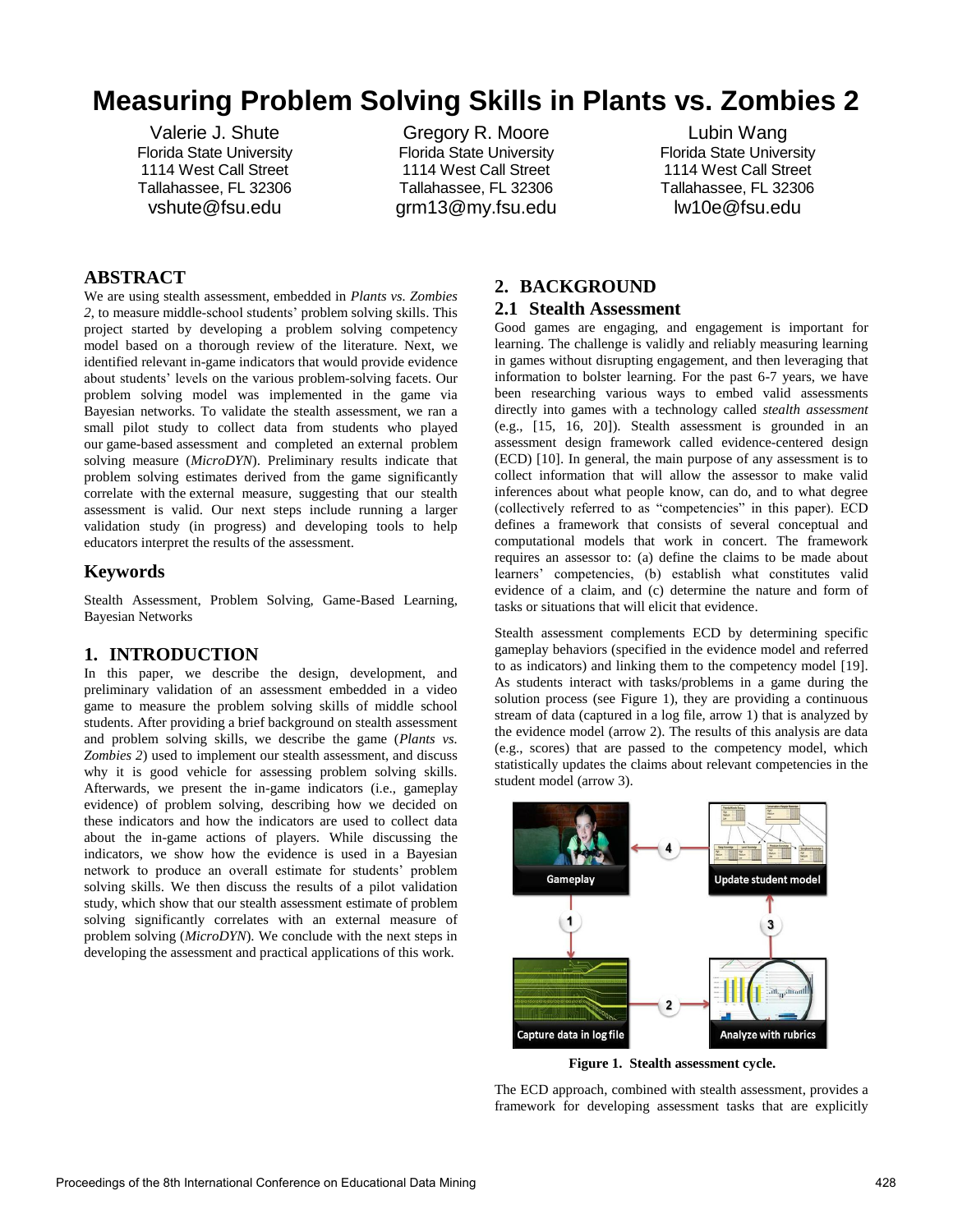linked to claims about personal competencies via an evidentiary chain (i.e., valid arguments that connect task performance to competency estimates), and are thus valid for their intended purposes. The estimates of competency levels can also be used diagnostically and formatively to provide adaptively selected levels, feedback, and other forms of learning support to students as they continue to engage in gameplay (arrow 4). Given the dynamic nature of stealth assessment, it is not surprising that it promises advantages, such as measuring learner competencies continually, adjusting task difficulty or challenge in light of learner performance, and providing ongoing feedback.

Examples of stealth assessment prototypes, designed to measure a range of knowledge and skills—from systems thinking to creative problem solving to causal reasoning—can be found in relation to the following games: *Taiga Park* [18], *Oblivion* [20], and *World of Goo* [17], respectively. For the game *Physics Playground* (formerly Newton's Playground, see [19]), three stealth assessments were created and evaluated in relation to the validity and reliability of the assessments, student learning, and student enjoyment (see [21]). The stealth assessments correlated with associated external validated measures for construct validity and demonstrated reliabilities around .85 (i.e., using intraclass correlations among the in-game measures such as number of gold trophies received for various objects created). Furthermore, students (167 middle school students) significantly improved on an external physics test (administered before and after gameplay) despite no instruction in the game. Students also enjoyed playing the game (reporting a mean of 4 on a 5-point scale in where  $1 =$ strongly dislike and  $5 =$  strongly like).

Next, we briefly review our focal competency for this project problem solving skills—and discuss the natural fit between this construct and particular video games (i.e., action, puzzle solving, simulation, and strategy games).

## **2.2 Problem Solving Skills**

Problem solving has been studied by researchers for many decades (e.g., [3, 7, 11]). It is generally defined as any goaldirected sequence of cognitive operations [1] and is seen as one of the most important cognitive skills in any profession, as well as in everyday life [7]. Mayer and Wittrock [9] identified several characteristics of problem solving: (a) it is a cognitive process; (b) it is goal directed; and (c) the complexity (and hence difficulty) of the problem depends on one's current knowledge and skills.

In 1984, Bransford and Stein [2] integrated the collection of research at that time and came up with the IDEAL problem solving model. Each letter of IDEAL stands for an important part of the problem solving process: *Identify* problems and opportunities; *define* alternative goals; *explore* possible strategies; *anticipate* outcomes and act on the strategies; and *look* back and *learn.* Gick [4] presented a simplified model of the problemsolving process, which included constructing a representation, searching for a solution, implementing the solution, and monitoring the solution. Recent research suggests that there are two main facets of problem-solving skills: rule identification and rule application [14, 23]. "Rules" are the principles that govern the procedures, conduct, or actions in a problem-solving context. Rule identification involves acquiring knowledge of the problemsolving environment, while rule application involves controlling the environment by applying that knowledge.

Can problem solving skills be improved with practice? Polya [12] argued that people are not born with problem-solving skills. Rather, people cultivate these skills when they have opportunities to solve problems. Researchers have long argued that a central point of education should be to teach people to become better problem solvers [1, 13]. However, there is a gap between problems in formal education and those that exist in real life. Jonassen [6] noted that the problems students encounter in school are mostly well-defined, which contrasts with real-world problems that tend to be messy, with multiple possible solutions. Moreover, many problem-solving strategies that are taught in school entail a "cookbook" type of memorization and result in functional fixedness, which can obstruct students' ability to solve problems for which they have not been specifically trained. Additionally, this pedagogy can stunt students' epistemological development, preventing them from developing their own knowledge-seeking skills [8]. This is where good digital games—which have a set of goals and complicated scenarios that require the player to generate new knowledge—come in. Researchers (e.g., [22]) have argued that playing well-designed video games can promote problemsolving skills because games require constant interaction between the player and the game, usually in the context of solving many interesting and progressively more difficult problems. However, empirical research examining the effects of video games on problem-solving skills is still sparse. Our research begins to fill this gap.

# **3. PRESENT WORK**

#### **3.1 The Game**

We are using a slightly modified version of the game *Plants vs. Zombies 2* (Popcap Games and Electronic Arts) as the vehicle for our problem solving assessment. In *Plants vs. Zombies 2* (*PvZ2*), players must plant a variety of special plants on their lawn to prevent zombies from reaching their house. Each of these plants has different attributes. For example, some plants (offensive ones) attack zombies directly, while other plants (defensive ones) slow down zombies to give the player more time to attack the zombies. A few plants generate "sun," an in-game resource needed to purchase more plants. The challenge of the game comes from determining which plants to use and where to place them in order to defeat all zombies in each level of the game.

We chose *PvZ2* as our assessment environment for two main reasons. First, we are able to alter the game because of our association with the Glasslab. Glasslab has access to the source code for *PvZ2,* so we can make direct changes to the game as needed (e.g., the particular information to be collected in the log files). This is important because it allows us to build stealth assessments directly into the game itself and to make alterations to the design of the game if needed. Second, *PvZ2* requires players to apply problem solving skills. Thus, our stealth assessment will be able to collect data relevant to problem solving and estimate learners' levels (e.g., low, medium, high) on the facets and problem solving as a whole. However, because problem solving is not easily measured, we cannot assess it directly. We instead need to define directly observable, in-game indicators of problem solving and its associated facets.

## **3.2 Problem Solving Model**

Based on a review of the literature, we built a problem solving competency model. We divided problem solving into four facets: (a) analyzing givens and constraints, (b) planning a solution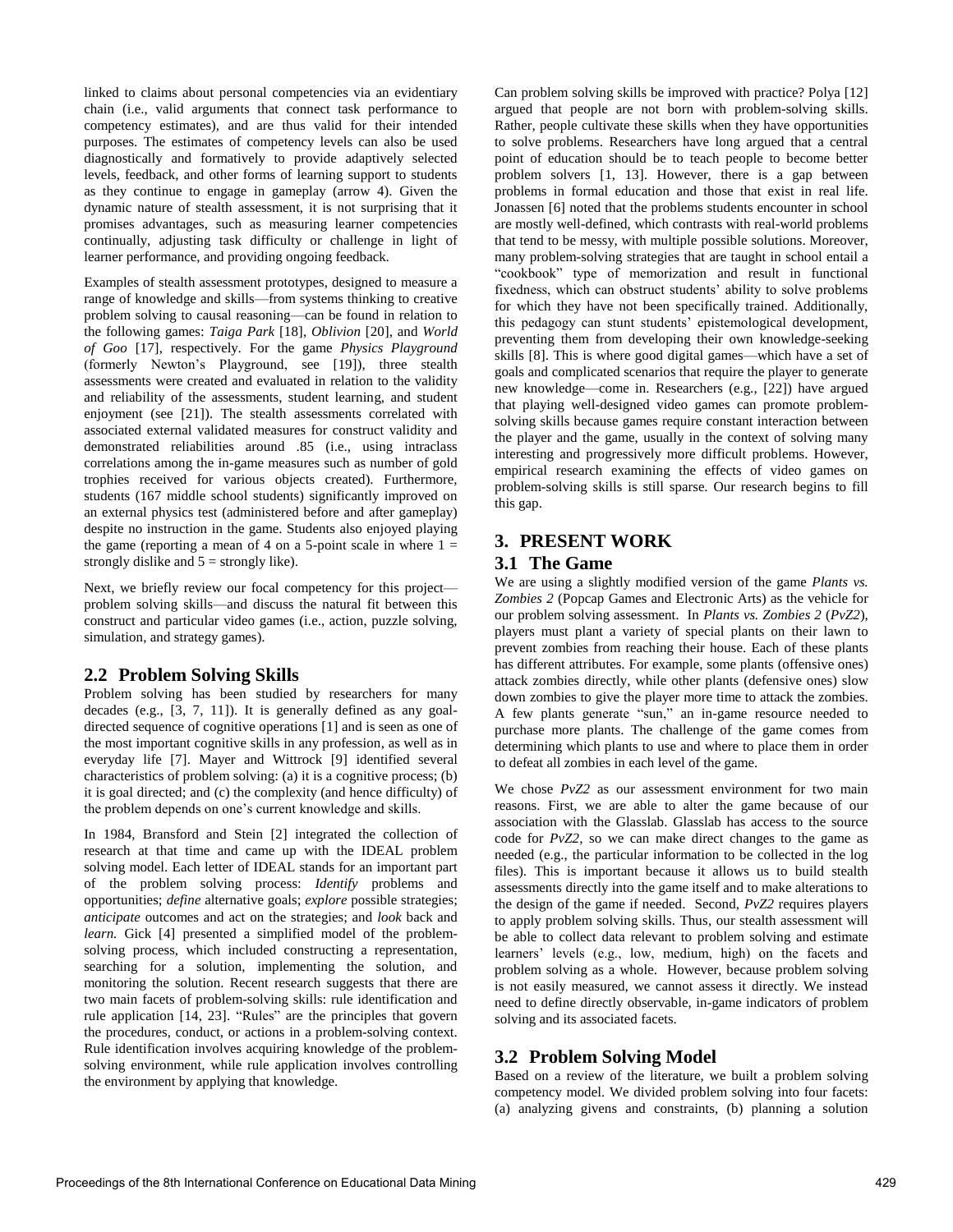pathway, (c) using tools and resources effectively, and (d) monitoring and evaluating progress. We then identified relevant in-game indicators of the four facets (see Section 3.3 for details). The rubrics for scoring each indicator and the statistical links between the indicators and the competency model variables comprise the evidence model. The competency and evidence models are implemented together in Bayesian networks. We created a unique Bayes net for each game level (42 total) because many indicators do not apply in every level and simple networks make computations more efficient. In the Bayes nets, the overall problem solving variable, each facet, and the associated indicators are nodes that influence each other. Each of the nodes has multiple potential states and a probability distribution that defines the likely true state of the variable. The Bayes nets accumulate data from the indicators and propagate this data throughout the network by updating the probability distributions. In this way, the indicators influence our estimates of the student's problem solving competency and its associated facets dynamically.

#### **3.3 Indicators of Problem Solving**

In line with the stealth assessment process, we defined indicators for each of the four facets of problem solving by identifying observable actions that would provide evidence per facet. This was an iterative process which began by brainstorming a large list of potential indicators. After listing all potential indicators, we evaluated each one for (a) *relevance* to their associated facets and (b) the *feasibility* of being implemented in the game. We then removed indicators that were not closely related to the facets or were too difficult or vague to implement. We repeated this process of adding, evaluating, and deleting indicators until we were satisfied with the list of indicators.

In total, there are 32 indicators for our game-based assessment: 7 for analyzing givens and constraints, 7 for planning a solution pathway, 14 for using tools and resources effectively, and 4 for monitoring and evaluating progress. Examples of indicators for each facet are shown in Table 1.

| Facet                                          | <b>Examples of Indicators</b>                                                                                                                                                                                                |
|------------------------------------------------|------------------------------------------------------------------------------------------------------------------------------------------------------------------------------------------------------------------------------|
| Analyzing<br>Givens $&$<br>Constraints         | Plants $>$ 3 Sunflowers before the second<br>wave of zombies arrives<br>Selects plants off the conveyor belt before<br>it becomes full                                                                                       |
| Planning a<br>Solution<br>Pathway              | Places sun producers in the back, offensive<br>plants in the middle, and defensive plants<br>up front<br>Plants Twin Sunflowers or uses plant food<br>on (Twin) Sunflowers in levels that require<br>the production of X sun |
| Using<br>Tools and<br>Resources<br>Effectively | Uses plant food when there are $> 5$<br>zombies in the yard <i>or</i> zombies are getting<br>close to the house (within 2 squares)<br>Damages $> 3$ zombies when firing a<br>Coconut Cannon                                  |
| Monitoring<br>and<br>Evaluating<br>Progress    | Shovels Sunflowers in the back and<br>replaces them with offensive plants when<br>the ratio of zombies to plants exceeds 2:1                                                                                                 |

#### **3.4 Preliminary Findings**

To test the validity of the stealth assessment of problem solving skills, we recruited ten undergraduate students to play *PvZ2* for 90 minutes, as well as complete an external measure of problem solving — MicroDYN  $\overline{5}$ , a computer-based test in which participants analyzed the relationships between variables in a system and manipulated those variables to achieve a desired state. This comprised our pilot validation study. We correlated the MicroDYN scores with our stealth assessment estimates of problem solving skill to test for construct validity. The results suggest that our game-based assessment is significantly correlated with MicroDYN ( $r = .74$ ,  $p = .03$ ). These preliminary findings suggest that our problem solving stealth assessment is valid, but needs to be further tested with a larger sample size. We are currently running a larger validation study with 200 middleschool students and will have the results from that study in time for the EDM conference.

#### **3.5 Limitations**

There are several methodological issues with this pilot validation study. First, the sample of students was very small. Second, the participants were not from the target population of our assessment. This pilot was done with undergraduate students, but our target audience is middle school students. It is unclear if similar results will be seen with our target audience. However, middle school students do enjoy playing PvZ2 and our external measure (MicroDYN) has been successfully tested with that age group. Finally, the participants had a very limited amount of time to play the game in the small pilot study. Ninety minutes is only enough time to play about 15-20 of the game's levels. To improve the validity and reliability of the stealth assessment, players need to engage in gameplay for a longer period of time and over multiple sessions.

#### **4. NEXT STEPS**

This work is still in its early stages and we have a lot to do before it can have a meaningful impact on education. We are currently running a validation study with 200 middle school students. These students are playing *PvZ2* over three days, one hour per day. On the fourth day, the students complete MicroDYN [5] and a demographic questionnaire. For every 30 students who complete the study, we are examining the results to see if adjustments need to be made to our Bayes nets. This provides us with multiple opportunities to adjust our Bayes nets throughout the course of the validation study. Thus, this larger, ongoing study will help us to create a more valid and reliable assessment.

Our long term goal is to implement the *PvZ2* game-based assessment in middle school classrooms to help educators improve students' problem solving abilities. As part of this effort, we are teaming with Glasslab to create a dashboard that allows educators to easily interpret the results of the assessment overall and at the individual facet level. The development of this dashboard and other tools to aid the game's implementation will occur alongside our ongoing validation study.

This focus on the validity and practicality of our game-based problem solving assessment makes it much more likely that the assessment will be both accurate and useful in classroom settings. Students can be assessed on problem solving, a key cognitive skill, in an engaging environment that presents rich problem solving situations and can parse complex patterns of students'